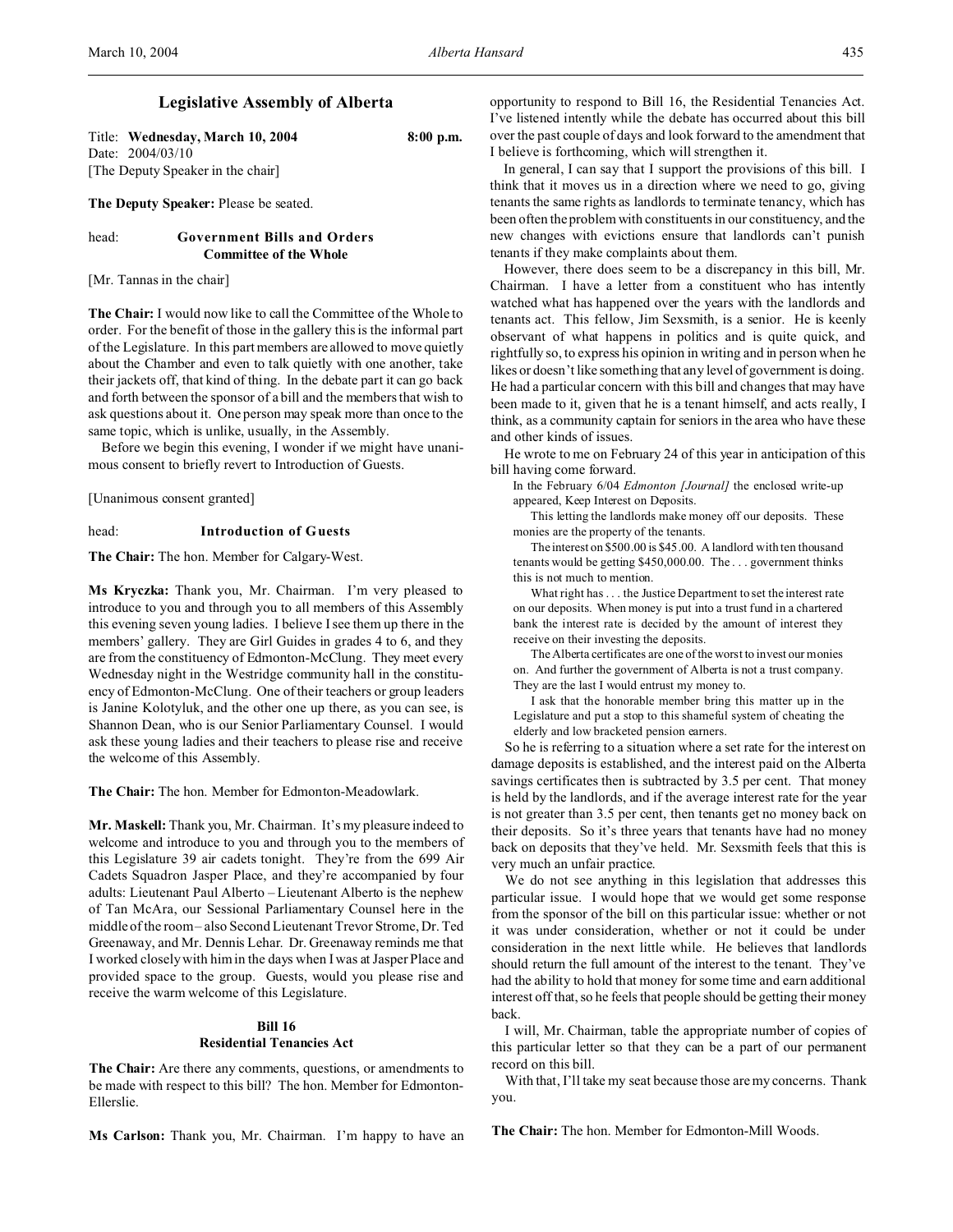**Dr. Massey:** Thank you, Mr. Chairman. I, too, would like to make a few comments about Bill 16 at the Committee of the Whole stage. I'd like to focus my comments on section 70, if I might, and that's the section that outlines the areas in which the minister may make regulations. The regulations that concern me are those in section (k), the regulations that will be enacted with respect to alternative dispute resolution mechanisms.

If you read through that section of the bill, Mr. Chairman, it outlines that the minister may make regulations respecting the establishment of alternative dispute resolutions and then talks about

- (i) providing for the establishment of one or more dispute resolution bodies,
- (ii) providing for all matters relating to the appointment of members to a dispute resolution body,
- (iii) respecting the kinds of disputes that a dispute resolution body can deal with.

This is all very formal, Mr. Chairman. Make regulations respecting the proceedings that come before that body, authorizing a dispute resolution body to make rules governing its proceedings, and it goes on at some length to section  $(x)$ , even talking about levying fees. As I read those regulations, it did seem to me that it was very, very formal, and I wondered if we wouldn't be better off with a mechanism that was more community based and one that was made up of people involved more directly in the neighbourhood, one that would be far less formal.

#### *8:10*

I looked again at the growing number of mediation efforts on the continent. We find attempts to resolve conflicts through mediation panels everywhere now: in grade schools to resolve conflicts among youngsters and students, in high schools, and in neighbourhoods in this area. I know that there's a neighbourhood disputes board in Beaumont that helps neighbours there when they have conflicts with their neighbours over noise and property lines and other kinds of disputes that often arise between neighbours. The board out there is extremely busy and extremely successful.

There are examples elsewhere of less formal boards working. The Bellevue neighbourhood mediation program is a program that is designed by the city and neighbourhood, but it's able to help citizens with any civil disputes. They assist with the resolution of disputes involving landlords and tenants, just what this bill is about, business partnerships, elder care, consumer conflicts, in addition to neighbourhood concerns. But what is so striking about the Bellevue program is how it contrasts with what's proposed in the bill.

I have to admit that the bill doesn't fully explain how this is going to be set up. It lays out some of the parameters, but there seems built into it this fairly high, centralized, paid group of individuals who'd be involved in disputes resolution, although it does say that they can create other boards. It seems to me that if we could have a more local, more neighbourhood, more community-based disputes resolution mechanism for landlords and tenants, we might solve a lot of problems before they could get to the point where they're carried on into court or into some more formal body for resolution.

I noticed that the Bellevue model had trained 47 volunteer mediators and counsellors. They worked in eight different languages. They were community based, and they had a very high success rate, Mr. Chairman. Their success rate was 80 per cent with respect to solving disputes that included landlord and tenant disputes.

I would ask the mover of this bill if consideration was given to a more community-based disputes resolution mechanism, one that could refer disputes from police officers, from bylaw enforcement officers. One that would be more neighbourhood oriented and one that would be seen in the eyes of citizens as much more user friendly

than the central body that I think is being proposed here. I would be interested in hearing from the mover of the bill.

So with those comments, Mr. Chairman, I'll conclude. Thank you.

**The Chair:** The hon. Member for Grande Prairie-Wapiti.

**Mr. Graydon:** Thank you, Mr. Chairman. I'll try and answer a couple of the questions that were raised just this evening.

Firstly, on the return of the full amount of the interest: I think the amount of the interest that is retained is in recognition of the administrative work that's involved. Just checking through the bill, I see that there are four pages dedicated to security deposits, interest on security deposits, return of security deposits, obligations of the landlord regarding security deposits, obviously a lot of red tape involving security deposits and where the money has to be deposited, the records you have to keep. All of this doesn't come without some kind of cost. So I think that as long as the costs are reasonable, it's reasonable to expect that the landlord would be able to retain a small amount of the interest in order to cover those costs of administrating that part of the act.

When it comes to the alternate dispute resolution process, it's very much a work in progress. Lots of work to be done on that yet. I can assure the hon. member that his comments are recorded, and they will be taken into consideration as the more definite rules are developed around this alternate dispute resolution process.

There are two real purposes for the alternate dispute resolution. Those are, one, to reduce the time that people have to spend getting disputes resolved and, secondly, to reduce the expenses that could be incurred. The minute you start going to court, you start involving lawyers and time and court time and running up the bills. If we can come up with an alternate resolution process that is satisfactory to both landlords and tenants – and that is the ultimate goal – then we will reduce the time and the expenses involved. I think that should be the goal of all of us.

Thank you.

**The Chair:** Okay. The hon. Member for Edmonton-Centre.

**Ms Blakeman:** Thank you very much, Mr. Chairman. I have an amendment I'd like considered. I've left it at the table. If it's possible to get that distributed, then I can discuss it.

So I'd like to move the amendment that I have put forward, and I guess we'd be calling this amendment A1. I am asking that the Residential Tenancies Act, that is, Bill 16, be amended in section 30(3) by striking out "within 5 days" and substituting "within 10 days."

**The Chair:** Hon. member, I think most people have it by now, or almost all members, so we'll note that the amendment here as moved by the hon. Member for Edmonton-Centre will be amendment A1.

**Ms Blakeman:** Thank you very much, Mr. Chairman. This is the suggestion that I was making last night, so I've turned it into something concrete by way of an amendment for the committee to consider.

The issue that I was raising last night is that particularly where we have landlords who are what I was calling small landlords, meaning that they were people who were renting a suite in their house, or perhaps they owned one or two properties in which there were a couple of suites, or a house with a main floor and an upper suite or a basement suite, something like that. I wasn't particularly intending this for larger landlords, because they don't encounter the same kind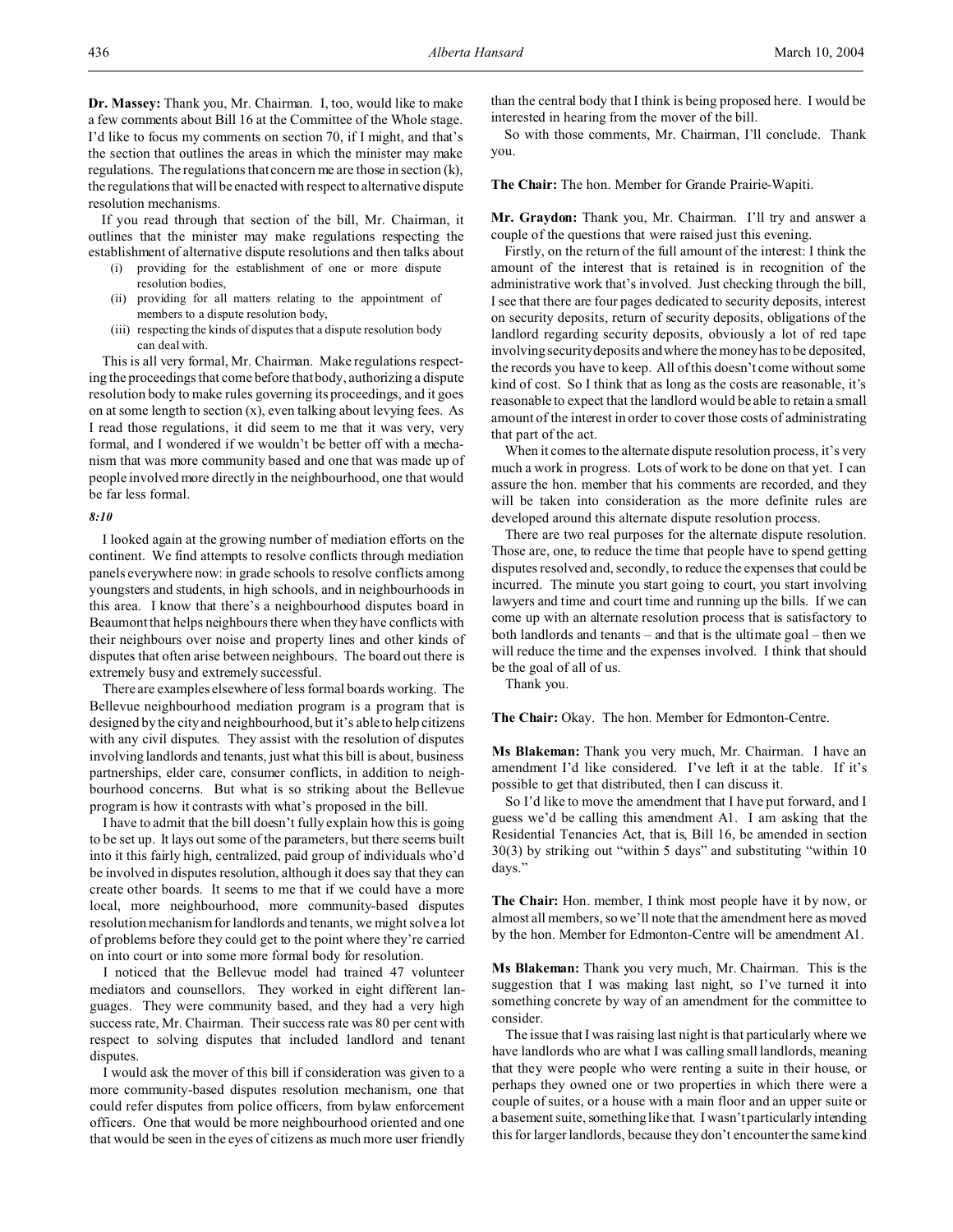of issues. The situation that I was finding was that people that aren't professionals in this but are doing it to help pay their own mortgage or to build a nest egg for themselves or for whatever reason tend to be pretty normal folks – they're not lawyers – and they, generally speaking, don't like to get into . . .

Oh, I'm sorry. That wasn't a dig against lawyers. It just came out that way. Oh, dear. I'm just going to keep moving on here. [interjection] Yup. Can't get out from underneath that one. Sorry to the lawyers in the crowd. But, essentially, people I think generally avoid conflict.

## *8:20*

Often when you get to a situation that would require the use of section 30(3), you are pretty close to a conflict situation as a landlord with your tenant. In all likelihood, at that point you have given them a 14-day notice to vacate. The five days comes into play here, and you have five days after they have failed to vacate at the end of that 14-day period or during a 14-day period in which to take your failure to vacate to court, pay your \$100 fee or whatever the regulations deem it to be at the time – but it's \$100 right now – and get the court involved with this, get a court notification, in other words.

A couple of things here for the individual landlord or the smaller landlord. One, they're not keen to fork out another hundred dollars if they're already in a situation where they've had to issue the notice to vacate because somebody didn't pay their rent. That just puts them more money out-of-pocket, and I'm sure they're not very keen to do that. Also, it's usually involving some kind of conflict directly with the tenant that's failed to vacate, and people tend to avoid it. What happens is you end up with your five days going by and you haven't in fact gone to court. Now, if that's the case, you have to start all over again with the 14-day notice.

Most small landlords will only let that happen to themselves once, and the next time they won't bother being nice. In other words, the process that's in place right now with the five days really does force people to be hard-hearted, and it forces the process towards the courts rather than towards an alternative dispute resolution process. I'm trying to remove the barriers for a successful alternative dispute resolution process with this new Residential Tenancies Act.

So that's why I've brought forward this motion which would expand the amount of time you've got from five days to 10 days. That's giving you a week and a half. That should give you enough time to in your normal schedule as a smaller landlord be able to get by your rental property and check it out, see that in fact your tenants have not vacated. Now you've got a problem. You've still got time to get to court and act on it, or you can then go to them and say: "Okay, this really isn't working. You guys didn't get out. We've got to make something work here, either, you know, one more chance to pay the rent or we can go to this alternative dispute process," which, I think, most people do want to take advantage of, particularly if it's not going to cost them the \$100 that the court fee is going to cost them.

From our point of view as legislators it will steer people away from that expensive and time-consuming court process. Let's face it: having the lights on in a courtroom with all of the protection services there, the lawyers in place, the judge in place – that's a lot of money that's sitting there that one way or another we're going to have to cover the cost of. So the alternative dispute processes are certainly an economical way and also a less hostile, a less adversarial way of dealing with some of these landlord and tenant issues.

So that was the set-up that I was working with, and as I looked through it, I realized that there's another part to this issue. I mentioned it last night, and it involves the Member for Calgary-Currie and his MLA Review Committee on Secondary Suites

building regulations in that we are trying to draw people out and make use of the secondary suites that already exist but that are not legal. In other words, they're not legitimate. People are not fessing up to actually having them. Well, what's part of the reason about fessing up? Well, you then have to participate in legitimate processes, which some people may be avoiding till now, and of course there's also the building codes and fire codes issues that the member and his committee are looking at at this point.

But part of my hope with this motion A1 that I brought forward is that, again, it would make it easier for those individual landlords that have in all likelihood secondary suites. It would help them to be on the right side of the legal blanket, so to speak, to become legitimate and help to draw them out so that they could be more up and up with their suites and more involved in the processes and following all the rules that we need them to follow.

I think my suggestion here is giving room to allow for human nature. That human nature is to avoid direct, one-on-one adversarial conflict and to ease people towards the use of these alternative possibilities. This is a situation that I've run into a number of times, and this was my solution to it.

I did give a copy of the wording of the resolution to the sponsoring Member for Grande Prairie-Wapiti last night in the hope that he would bring it through his internal legislative process. I've heard some rumour that it's not going to be accepted, so if that's the case, I'm really hoping that the member is going to get up and tell me why, because I think this is one of those rules that gets in place, and then it just tends to stick there. Not that there's a really good reason for it to stick there, but nobody else – they kind of go: well, we had it, and we don't really remember why any more, but we can't really remember why we'd want to change it either, so we're going to leave it as it is. I think we've got an opportunity here to start moving in the direction that we say we want to move in. I see the government put that up as a standard. They say that they want to go there, and then they don't follow through with the rest of the things that make it possible.

One of the things that we have to remember as legislators is that human nature causes us a lot of work. If people did what they were supposed to do, we could save ourselves an awful lot of legislation, but the truth is they don't. They do tend to avoid conflict. They do tend to stall and procrastinate. They do tend to not do the things legal paper-wise that we need them to do. So we end up with things like intestate succession laws because people won't write wills because, of course, they're putting it off and delaying and hoping it won't happen. Well, that causes us a whole other raft of problems.

So I'm hoping that the government members will be able to support this amendment. In my research I can't see any reason why we can't do this. We're not totally abandoning the time limit that's in place here; we're just expanding it to allow for human nature. I don't think it would be fair to remove that time limit completely, but essentially that leaves a landlord with the ability to wander around with a 14-day eviction notice hanging over somebody's head ad infinitum. The point of this was to give people enough room to manoeuvre so that they wouldn't have a bad experience, which is what tends to happen, and the next time they get into this situation, they wouldn't be going straight to the courts without passing go. The idea was to encourage people to explore other possibilities.

So I think I've laid out my arguments, and I certainly did at length last night. I'm going to take my seat now, but I'm certainly willing to answer any other questions or engage in any other debate that people feel necessary. If they need it in order to support the amendment, I'm more than happy to help them out with that. Otherwise, I'm hoping I can engage the Member for Calgary-Currie maybe from his point of view with the work that he's trying to do on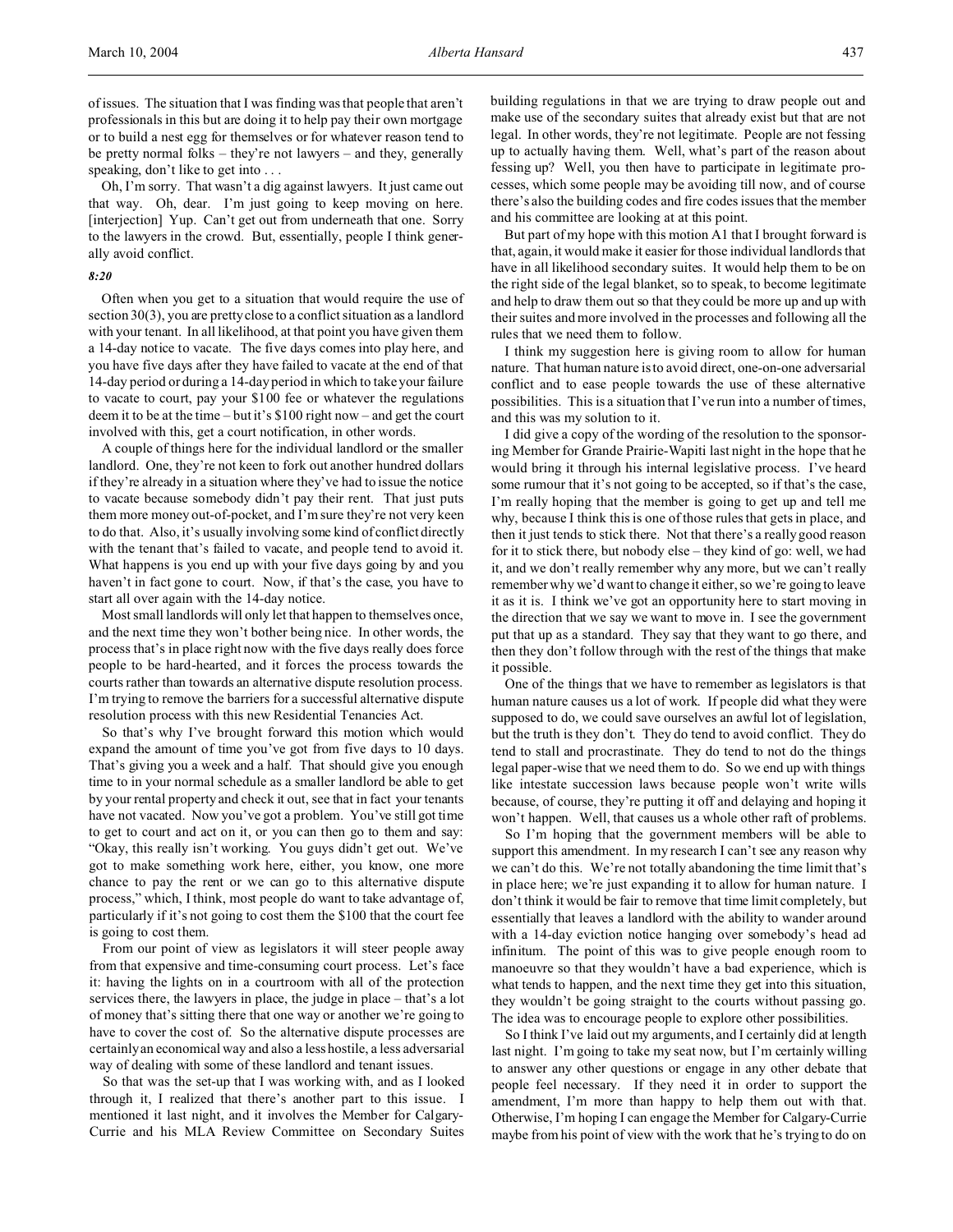the secondary suites, if this sort of thing would be helpful, and as well the sponsoring Member for Grande Prairie-Wapiti on whether or not the government is willing to accept the amendment.

Thank you very much.

**The Chair:** The hon. Member for Grande Prairie-Wapiti.

**Mr. Graydon:** Thank you, Mr. Chairman. I'm happy to respond and to speak, unfortunately, against the amendment, but I think I have good reason to do so. As we reported several times during debate on Bill 16, there has been very extensive consultation with both landlords and tenants on this bill, and I must admit that this particular issue, this particular clause, did not come up in any of that consultation. That's not to say that this was not a big issue. If we go back a couple of years in history, at that time if you had this situation, you had to appear before Queen's Bench to get this order removing the tenant from the property, and that tended to be a lengthy and very costly process.

#### *8:30*

Approximately two years ago the Provincial Court Act was changed and allowed this type of action to proceed through the Provincial Court system, which is much quicker and not as costly. In fact, the way it's set up now, you do not need a lawyer. It's basically a fill-in-the-blanks form. You can print it right off the web site if you are at home with the computer and you want the form to fill in before you head down to the provincial courthouse. You print it off, fill in the blanks, take it down there – no muss, no fuss, no lawyers' fees – and you proceed.

I can appreciate the arguments about extending from five days to 10, but I think that those people who procrastinate and don't make the five-day limit will probably be there on the ninth day or the 10th day with the same list of excuses: gosh, I was out of town, or I was ill, or whatever the situation may be. But an extra five days probably isn't going to cut it, so I think we should stick with the five days that is in the bill. As I said, it has not been an issue with landlords or tenants that were consulted in working on this bill, and the changes that were made two years ago did address the concerns that were around at that point in time.

Thank you.

**The Chair:** The hon. Member for Edmonton-Centre.

**Ms Blakeman:** Thanks very much, Mr. Chairman. When I looked at the calendar, I noticed that there in fact is a five-day period across the last Christmas holidays in which the courts were not open. What does the member suggest is the remedy in that case? Had one gone to the courts after about 11:30, I think, on the 24th, you would not have been able to have filed your notice for a five-day period. What was the remedy that was available then?

In other words, I think my argument for an extension beyond five days is a good one. It didn't take me very long at all to come up with one very recent example of a five-day period when someone would not have been successful, even if they were trying to stay within that five-day limit.

**Mr. Graydon:** I would look, maybe, for some direction from the Justice minister. There must be other situations where if the court's not sitting for five days, there are some allowances made of some sort. So I'm not sure if anyone else can enlighten me on that or not.

**The Chair:** The hon. Government House Leader.

**Mr. Hancock:** Well, just because I was asked. I'm not sure that I could help on that point. I think there's a fair point to be made,

actually, that in five days you may end up, the way it's written here – it would be subject to the Interpretation Act whether these days are calendar days or business days, but it says "days," so I would have to interpret this, on the face of it, to be calendar days, which would mean that you might have, for example, a weekend, which would limit your available court days to three, and if you were on a holiday like a Christmas holiday, you might in fact not be able to have access to an open court within the five-day period.

So I would have to agree with the Member for Edmonton-Centre. In some circumstances if a landlord was not alert in providing the termination notice and wasn't alert to the rules, they might get themselves into a bit of a jam on that particular point.

I'm going to keep talking because I understand that they're consulting over there a little bit.

I have to say that the amendment is not wholly helpful in this regard, because you would not only have to amend section 30(3), but you would also have to do a corollary amendment to 30(5) because in 30(5) you're also talking about that five-day period. The effect of this section is that if the notice of termination is served and the 14 days expires and the person fails to move out of the suite or the rental premises, then the landlord has five days after the termination date to apply to the court for an order confirming the termination of the tenancy or any remedy that might be granted under section 26. Then sub (5) indicates that if the landlord has not applied to confirm the termination, then the termination is in effect void. So, essentially, the landlord is in a position where they have to start over.

If this bill were to pass with this section as it is, then what that would mean is that a landlord would have to be on his toes or her toes, as the case may be, and would have to be alert to those time frames in serving a notice of termination and then be alert to the five-day period.

So it's workable, but I tend to agree with the Member for Edmonton-Centre that it puts a fairly tight time frame on a landlord to be precise and make sure that they know what their time frames are and know what their time frames are when they prepare and serve the notice of termination so that they don't fall into that holiday trap.

**The Chair:** The hon. Member for Grande Prairie-Wapiti.

**Mr. Graydon:** Thank you, Mr. Chairman. In speaking to the minister involved and listening to our minister there and to the hon. Member for Edmonton-Centre, it has certainly brought up some compelling arguments to accept this amendment, so at this point I am going to recommend to our caucus that we do accept the amendment she has brought up. This business of the Christmas break is a very important issue and one, I must admit, that I hadn't thought of. So if we put something in that's impossible to meet, we should be flexible enough to change that.

Thank you.

**The Chair:** We have a variety of individuals standing, and the Government House Leader is the one that is recognized first.

**Mr. Hancock:** Thank you, Mr. Chairman. I wonder if it would be in order to propose an amendment to the amendment. I would hope that it would be a friendly amendment. It would be to be amended in section 30(3) and 30(5). It would just be adding "and 30(5)" after " $30(3)$ " so that you'd change both of the five-day periods to 10 days, and in that way the amendment would actually be an effective amendment.

**The Chair:** The Government House Leader has moved a subamendment to amendment A1 to extend this to "30(3) and 30(5)." I would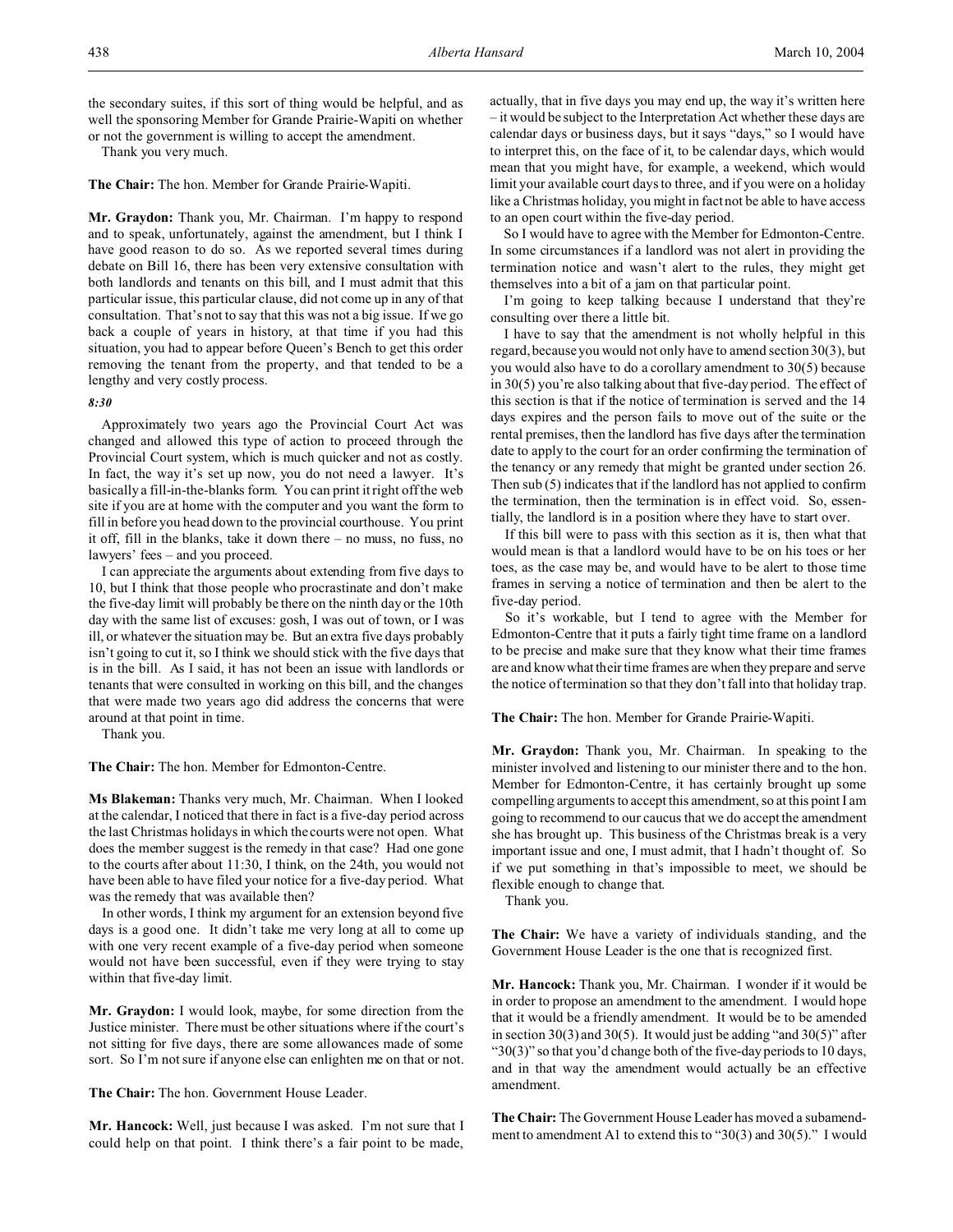want to check with a couple of people here before I hear further. We now have a subamendment on the floor.

The hon. Member for Edmonton-Centre on the subamendment.

**Ms Blakeman:** Thank you. On the subamendment. I'm willing to accept the subamendment as a friendly amendment being as it's simply after the number "30(3)" inserting "and 30(5)" and then carries on with "by striking out," et cetera, the rest of the amendment. Yes, I'm willing to accept that as a friendly amendment.

Thank you.

**The Chair:** Now the hon. Member for Calgary-Currie on the subamendment.

**Mr. Lord:** Yes. Thank you, Mr. Chairman. This is a bit unusual this evening, but the committee that I co-chair with my colleague from Calgary-East was brought up. I do think that some of the arguments that have been put forward previously on the amendment and now on the subamendment do make sense to me, so at this time I would certainly be speaking in favour of the subamendment and the amendment that gave rise to it and would urge my colleagues to support it as well.

**The Chair:** The hon. Member for Grande Prairie-Wapiti on the subamendment.

**Mr. Graydon:** Just speaking in favour. It makes complete sense. Thank you.

*8:40*

**The Chair:** We'll go through this slowly so that I understand it, and correct me if I've not got it right. The hon. Member for Edmonton-Centre has moved amendment A1, to which a subamendment has been offered and moved by the hon. Government House Leader. This subamendment is really a consequential subamendment because 30(5) would have to be the same as 30(3). They'd have to be in agreement. So we'll need to vote twice on this thing to get it all right.

[Motion on subamendment carried]

[Motion on amendment A1 as amended carried]

**The Chair:** The hon. Member for Edmonton-Centre.

**Ms Calahasen:** She's so excited.

**Ms Blakeman:** I am so excited.

Thank you very much. I know that there are others who wish to discuss this in committee, and I would now move adjournment of Bill 16.

Thank you.

[Motion to adjourn debate carried]

**The Chair:** The hon. Government House Leader.

**Mr. Hancock:** Thank you, Mr. Chairman. I'd move that the committee rise and report progress on Bill 16.

[Motion carried]

[The Deputy Speaker in the chair]

**The Deputy Speaker:** The hon. Member for Clover Bar-Fort Saskatchewan.

**Mr. Lougheed:** Mr. Speaker, the Committee of the Whole has had under consideration and reports progress on Bill 16. I wish to table copies of all amendments considered by the Committee of the Whole on this date for the official records of the Assembly. I would also like to table copies of a document tabled during Committee of the Whole this day for the official records of the Assembly.

**The Deputy Speaker:** Does the Assembly concur in this report?

**Hon. Members:** Agreed.

**The Deputy Speaker:** Opposed? The motion is carried.

# head: **Government Bills and Orders Third Reading Bill 12 Financial Administration Amendment Act, 2004**

**Mrs. Nelson:** Mr. Speaker, I'm very pleased to move on behalf of the Member for Little Bow Bill 12, the Financial Administration Amendment Act, 2004.

**The Deputy Speaker:** The hon. Member for Edmonton-Ellerslie.

**Ms Carlson:** Thank you, Mr. Speaker. I am happy to speak to third reading of Bill 12. We've had a good look at this bill, and we agree with the government that it streamlines and clarifies how government manages and invests funds by clarifying words and definitions and making some other technical amendments.

The part that we particularly like is that it updates the legislation to allow the province to use electronic fiscal transactions within its investment portfolio. That's a very smart move to have made. I'm on the Heritage Savings Trust Fund Committee, and we repeatedly ask the question with each quarter update about why we're paying such high fees to the investment companies who are managing the funds, and in fact this is part of the answer. Beforehand, everything had to be done on paper, which is not a very efficient way to manage investments in today's world.

The money paid out in investment management transaction fees I believe will be lower in most instances as a result of this bill having been passed. Liberals aren't just about taxing and spending; we're also very much about being fiscally responsible. This bill moves this government's position into a more responsible position, so we do support it, Mr. Speaker.

[Motion carried; Bill 12 read a third time]

head: **Government Bills and Orders**

**Second Reading**

**Bill 18**

## **Maintenance Enforcement Amendment Act, 2004**

[Adjourned debate March 9: Mr. Hancock]

**The Deputy Speaker:** The hon. Member for Edmonton-Centre.

**Ms Blakeman:** Thanks very much, Mr. Speaker. I'm pleased to rise in second reading on Bill 18 and follow the minister's comments on the Maintenance Enforcement Amendment Act, 2004. Well, sometimes it's good, and this is one of those times.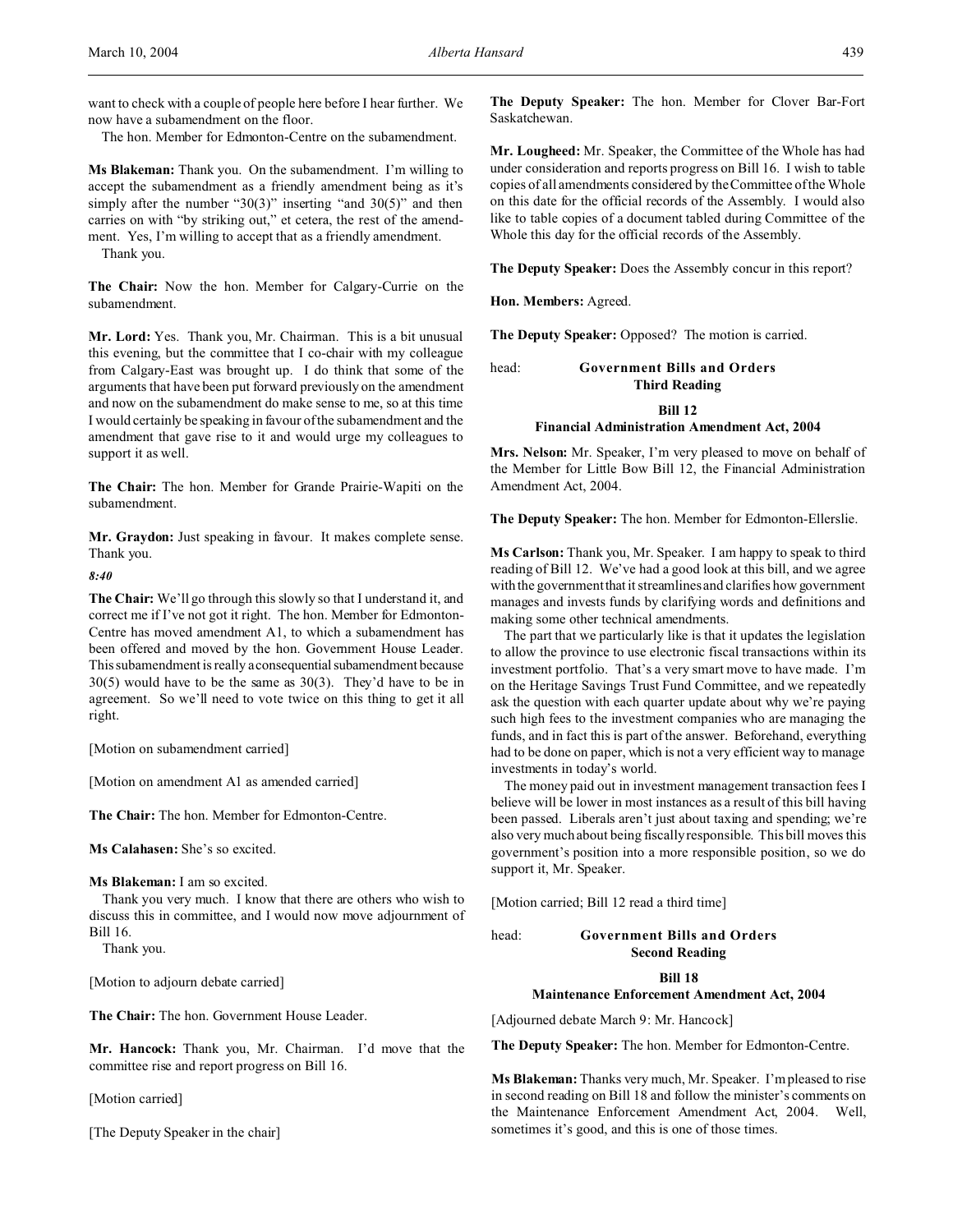Since this program was put in place in Alberta, we have actually increased our collection numbers to the point where they're not bad. They're not too shabby; 78.4 per cent was the collection rate in the 2002-2003 fiscal year. But that does still leave us a bit more than 21 per cent of \$187.4 million that we're not collecting on behalf of children in Alberta. Often that has to do with people who are chronically avoiding this court-ordered payment.

### *8:50*

Over the years the maintenance enforcement program, often with this member's support, has strengthened its enforcement arm. It's given itself teeth to pursue these chronic nonpayers or chronic debtors. What we see in this legislation is a bit more fine-tuning, some more enforcement teeth, and some minor administrative cleanup, just the lessons we learn as you administer a program over a long enough period of time. You learn to fine-tune it, and I think the minister is taking the opportunity to do that at this point.

Let's be clear here. When we're talking about chronic nonpayers, we're not talking about someone who occasionally misses, or perhaps they are a seasonal worker and sometimes it's a bit tough for them, and that always seems to roll around in the spring of the year. No, no. That's not what we're talking about. And we're not talking about somebody who, you know, accidentally leaves the cheque near the back door, and it blows out the door, and they forget once. I mean, that's not what we're talking about.

We're talking about people here that change their jobs so they don't have to pay. They hide their assets under somebody else's name so they don't have to pay. They move around often enough that we can't locate them, and they don't have an address that we can track them through. These are people that are taking deliberate action in their lives to avoid making these payments.

We need to be able to get at them and get these payments because these are children that we are talking about. These are children that are owed this money, and the courts have said that's reasonable that these kids get this money to live their lives.

It's not as though they're living high on the hog for the most part, by the way, folks. This is to pay for their participation along with their classmates in all the things that Albertan kids hope to be able to and usually can participate in, things like school sports and field trips and some kind of extracurricular activity and some entertainment and movies that you don't have to wait until they come out on video or DVD. You want to be able to go to the movie theatre and see them. This is reasonable, and we have people that are being unreasonable.

The tools that we're talking about using here to encourage, if I can put that in quotation marks, these chronic debtors are things like being able to take lottery winnings, which seems perfectly reasonable. That's a windfall to begin with. This legislation is contemplating that any lottery winnings over a thousand dollars could be picked up here. Again, we're talking chronic nonpayers. These are people who have a long history of not doing this, and then they default for six months in a row, which then allows the director of maintenance enforcement to open the door and a number of these enforcement possibilities become open to them. But it's only after that six consecutive months. So this is a lot of messing up that has gone on prior to this.

We were able with recent legislation to cancel driver's licences, which would make them have to appear, and in order to get their driver's licence again, they would have to make arrangements to make payments on the arrears that they owed. The other thing that's been added to that list now is hunting and fishing licences. For those people that are really keen on those activities in the summer or in the fall, they're going to have to settle up their maintenance arrears before they're going to get their hunting licence, and I have no problem with that whatsoever.

There's also the ability to report noncompliance with a maintenance order to the governing body of one's professional association, and that's an interesting way of reminding us all that people who choose to not pay maintenance enforcement cross all socioeconomic lines. Sometimes in order to get somebody to pay up, you've got to embarrass them a little, and if that involves going to the pharmacists' or the dentists' or the engineering technologists' professional association and reporting that you have a significant noncompliance with a maintenance order and that will result in the debtor paying up, so be it. Good. Another tool to use.

This legislation is also adding in municipalities, utility and insurance companies, nongovernment organizations, and chequecashing companies to the list of groups that are required to provide information if they have it. Remember I was talking earlier about people that hid their assets and changed their home address or their mailing address so you couldn't find them? Well, usually somebody somewhere along the line knows they're paying for a phone or a cell phone or utility bills in their name. It's another way of tracking them and finding them to be able to get hold of them and get the payments from them. So this is a good way of being able to gather more information there.

It also adds in other government departments. There was a situation where when we were trying to garnishee people's cheques, if they were with the credit union or Alberta Treasury Branches, you had to serve the garnishee on the correct branch of Alberta Treasury Branches or the credit union. This is changing it now so that the Treasury Branches or the credit unions will designate one central location that their garnishees will go through, and that again is helpful as an administrative process to try and collect the monies.

The legislation is also requiring proof from debtors. They have to provide proof of the facts necessary to administer variable orders, or the maintenance enforcement program can charge the highest amount. In the past the onus has been on maintenance enforcement to run around and get the proof on that. Often it's not possible to do so, and it also costs maintenance enforcement money, which costs taxpayers money, and/or it's money that's not going to children. So this is a good update.

It also allows for a fine for failure to provide the statement of finance, which is another sort of point of argument that chronic debtors will often do: you know, claim that their circumstances have changed but then they won't provide that financial information. So this is saying: fine, if you're going to do that, then you're going to pay a fine for it.

It allows MEP to get at the locked-in retirement plans, the LIRAs, another way of accessing money for children.

Then there are a number of sort of administrative adjustments that have been made, things like the liability for the maintenance enforcement program, the ability to explain how the reciprocal programs work, streamlining the interjurisdictional support orders, which was a piece of legislation we had in here last year, I think, or the year before, but it's allowing all of those processes to be explained to people, which we haven't had previously.

Clarifying the whereabouts: when we talk about the debtor's whereabouts, we mean the whereabouts of their assets as well as of the individual themselves.